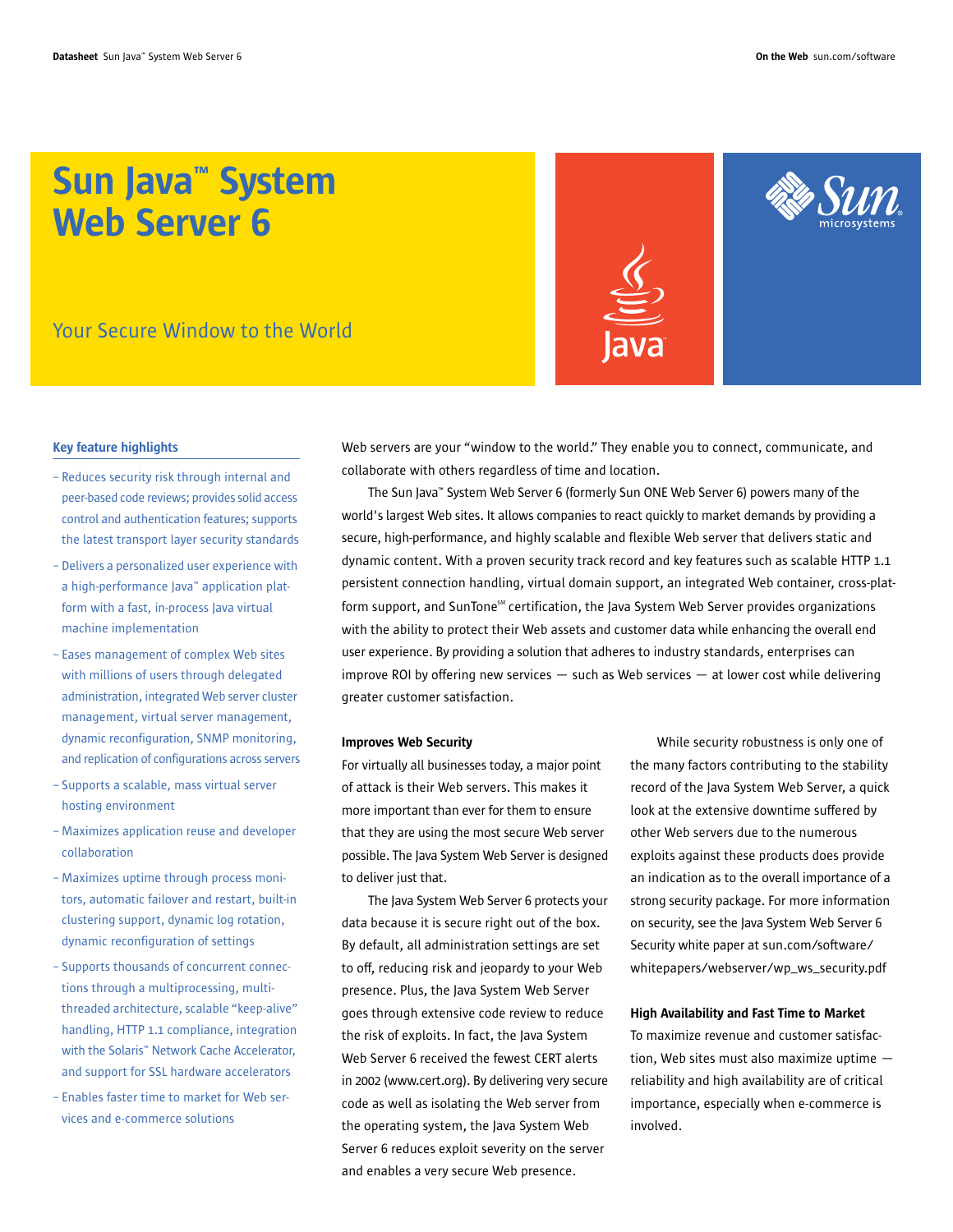The Java System Web Server enables companies to react quickly to market demands by providing a secure, high-performance, and highly scalable and flexible Web server that delivers static and dynamic content.

> The Java System Web Server 6 offers many unique features designed to help deliver maximized uptime. Multiprocess mode and automatic failover ensure that requests to the server are handled even when a process goes down, and that the failed process is restarted automatically — without need for administrator intervention. Additionally, dynamic log rotation enables an administrator to rotate server logs without shutting down the server. Logs can be created for each virtual server, as needed.

> In the event of a failure, the Java System Web Server works with leading external loadbalancing solutions to minimize lost Web application sessions and transactions. Each active session bus shares active session information across multiple Web container processes. By sharing this information, any Web container can accept a redirected connection from the load balancer front end if a fault occurs. This design delivers both higher quality of service (QoS) and availability.

#### Enhances End-User Experience

With the competition just a click away, ecommerce sites must deliver content quickly — or risk losing customers. Plus, they must scale to meet unpredictable demand. The Java System Web Server delivers high performance and scalability through its unique multithreaded, multiprocessing architecture.

Performance is further enhanced through optimized results caching, symmetric multiprocessor support, integration with the Solaris™ Network Cache Accelerator (in the Solaris 8 update 5 and Solaris 9 Operating Systems), and highly scalable HTTP 1.1 persistent (keepalive) connection handling.

To maintain high performance for secure transactions, the Java System Web Server supports Secure Sockets Layer (SSL) 3.0, Transport Layer Security (TLS) 1.0 connections, and PKCS #11, the standard interface for SSL hardware accelerators. This architecture enables the Java System Web Server to support tens of thousands of simultaneous connections per single-server instance.

### Reduces Cost and Complexity

Today, Web sites are complex multiserver environments with a large number of virtual servers and millions of registered users to manage. The Java System Web Server helps lower the cost of managing and maintaining such sites with easy-to-use productivity tools. Administrators can use these tools to manage users, virtual server classes, and multiple virtual servers, as well as dynamically reconfigure servers, delegate administrative responsibilities, replicate configurations across servers, and install multiple Web server instances simultaneously.

Combined with the Java System Identity Server (formerly Sun ONE Identity Server) or integrated Java System Directory Server (formerly Sun ONE Directory Server), the Java System Web Server provides a centralized point from which to easily add, change, and delete information for millions of users.

# Features of Java System Web Server *Web Application Development*

- Offers full compliance for Java Servlet 2.3 and JavaServer Pages™ (JSP™) 1.2 specifications
- Supports Active Server Pages 3.0 (VBScript/ JScript 5.5) using the integrated Java System Active Server Pages (formerly Sun ONE Active Server Pages)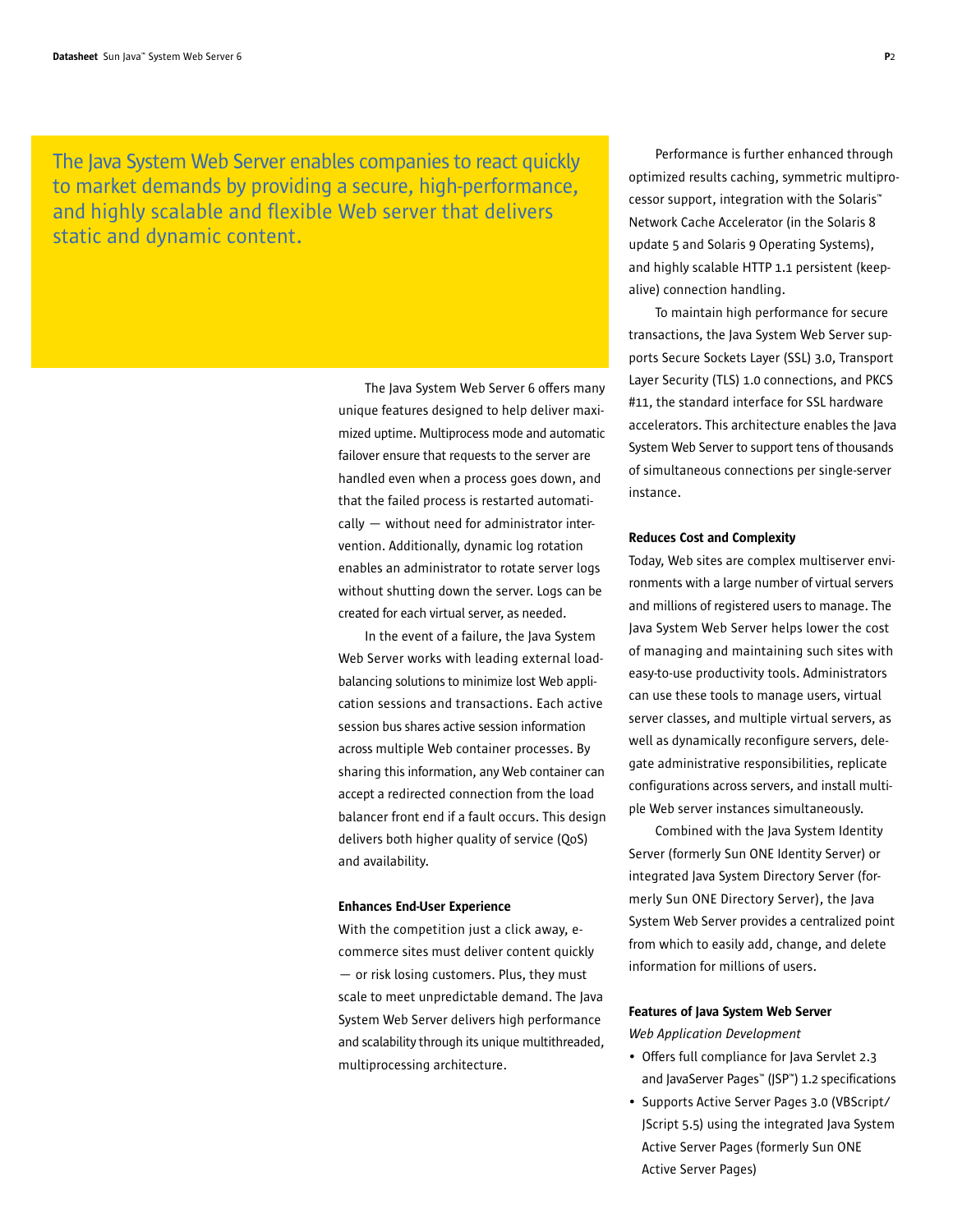- Supports NSAPI, CGI, CFML, and PHP
- Includes a built-in Java runtime environment with support for the Java Development Kit (JDK™) 1.4.1\_04 release, object serialization, and the JDBC™ 3.0 specification, including connection pooling, the Java Naming and Directory Interface™ 1.1 API, and JavaBeans™ technology
- Supports session management service to track information for specific users
- Integrates with Sun Java Studio (formerly Sun ONE Studio) development tools for Java technology-based application development across JSP and Java Servlet technologies
- Supports WAR file deployment both from command-line and GUI-based interfaces
- Supports JSP component precompilation for faster loading
- Allows reuse of applications and components developed separately
- Provides standard tag library support, enhancing the user customization of JSP tags
- Supplies administrative support both command-line and GUI interfaces
- Provides a fast, in-process, pluggable Java virtual machine (JVM™) implementation
- Offers server-side preprocessing of content using SHTML
- Integrates with Java optimization tools
- Supports Web Distributed Authoring and Versioning (WebDAV)
- Netscape™ Application Program Interface (NSAPI) filter support

# *Virtual Domain Hosting Features*

- Supports thousands of virtual servers as well as one or more certificates for use with virtual servers
- Enables bandwidth limits to be specified for each virtual server or class of servers
- Allows virtual servers to be concurrently accessed in SSL and non-SSL environments
- Provides a separate authentication database for each virtual server

### *Reliability and Availability*

- Ensures high server uptime through multiprocessing mode and process monitors
- Uses unique, shared-session objects to provide failover protection and enable multiprocessing support for Java Servlet extensions on UNIX® systems
- Reduces server downtime by rotating logs dynamically
- Supports intelligent load balancing of servlets with leading load-balancing software vendors such as Resonate

### *Management and Administration*

- Provides dynamic reconfiguration of Web server — without restart
- Allows access control lists (ACLs) to be used for each virtual server, or one file for all virtual servers
- Integrates with Lightweight Directory Access Protocol (LDAP)-based directory servers
- Includes the Java System Directory Server to manage password policies and user groups down to the site level
- Includes a policy agent for integration with the Java System Identity Server
- Eases administration of multiple servers with support for cluster management
- Supports the Simple Network Management Protocol (SNMP) for use with common management systems, including CA/Unicenter, HP OpenView, IBM/Tivoli TME, and Sun's Solstice™ software
- Includes support for .htaccess
- Allows complete installations with clonable instances and replication of configurations across servers with templatized and silent install
- Supports the command-line interface for HTTP server administration, certificate and key management, and Web application deployment